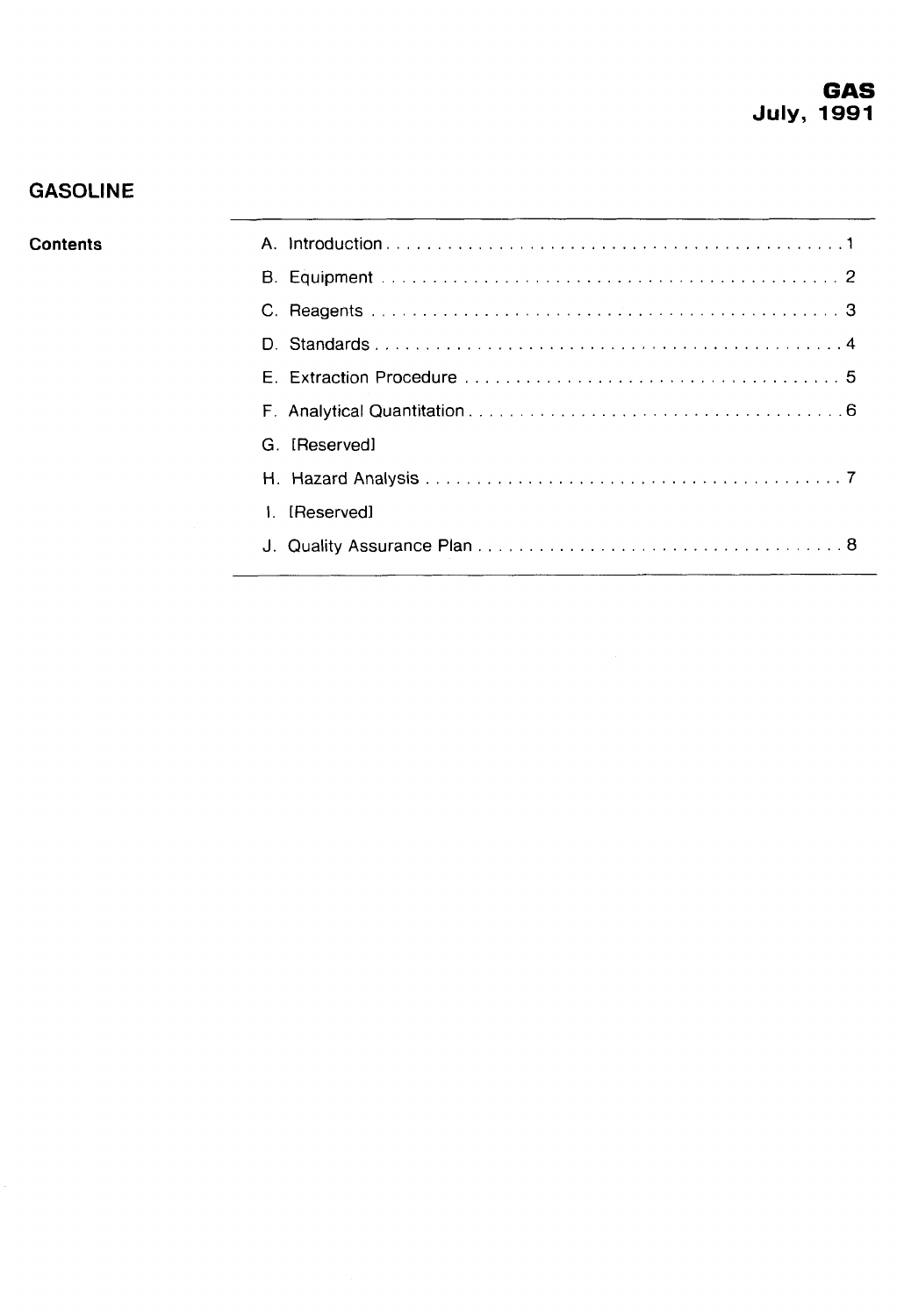#### <span id="page-1-0"></span>**A. INTRODUCTION**

**Theory** The canned product is cooled in a freezer before opening, because canned meats do not usually have enough headspace for conveniently taking a saturated vapor sample. Fat is transferred to a 10 mL glass vial, which is then sealed with aluminum foil and capped with a Teflon-coated rubber septum and aluminum cover. The vial is heated at 100" C for 15 minutes and a 100 **pL** injection is made using a gas-tight syringe on a gas chromatograph equipped with a flame ionization detector (FID).

## **GASOLINE**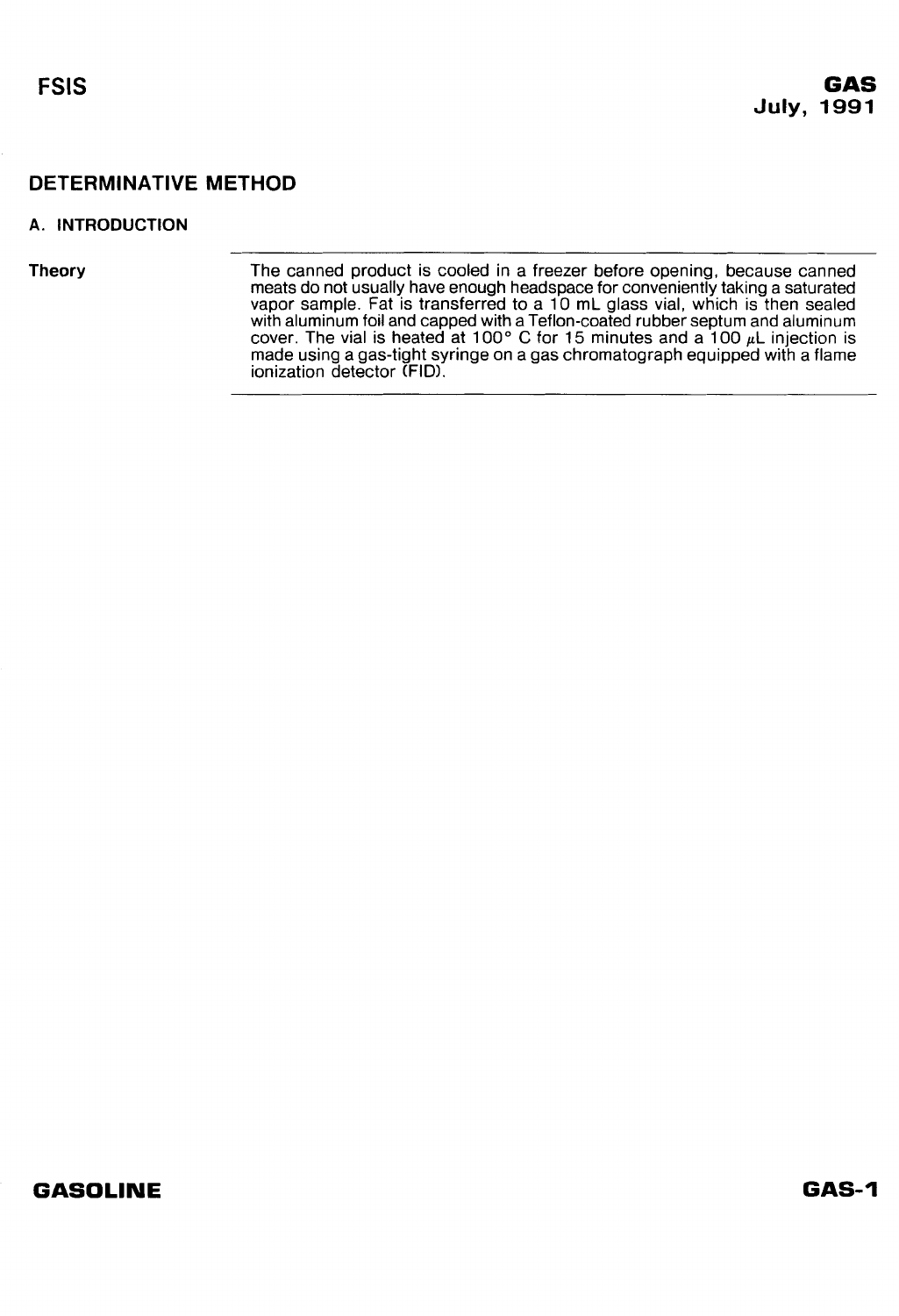## <span id="page-2-0"></span>**6. EQUIPMENT**

| 1. Apparatus       | а. | Nitrogen, hydrogen, and compressed air sources: At 20 mL/min (or<br>80 mL/min, if glass column is used), 10 mL/min, and 100 mL/min<br>respectively.                                 |
|--------------------|----|-------------------------------------------------------------------------------------------------------------------------------------------------------------------------------------|
|                    |    | b. Glass vials: 10 mL, with suitable septums and covers.                                                                                                                            |
|                    | C. | Gas-tight syringe: 100 $\mu$ L, Hamilton (1710-N), or equivalent.                                                                                                                   |
|                    |    | d. Syringes: 10 $\mu$ L and 100 $\mu$ L.                                                                                                                                            |
|                    | е. | Forced draft oven, or other heating device: Set at 100° C.                                                                                                                          |
|                    | f  | Volumetric flask: 10 mL.                                                                                                                                                            |
| 2. Instrumentation |    | a. Gas chromatograph: Hewlett-Packard Model 5830, or equivalent, equipped<br>with a flame ionization detector.                                                                      |
|                    |    | b. Stainless steel column: 6' $\times$ 4 mm i.d. glass column (80 mL/min N <sub>2</sub> flow<br>rate), packed with G.P. 5% SP-1200/1.75% Benton 34, on 100/120 mesh<br>Supelcoport. |
|                    |    |                                                                                                                                                                                     |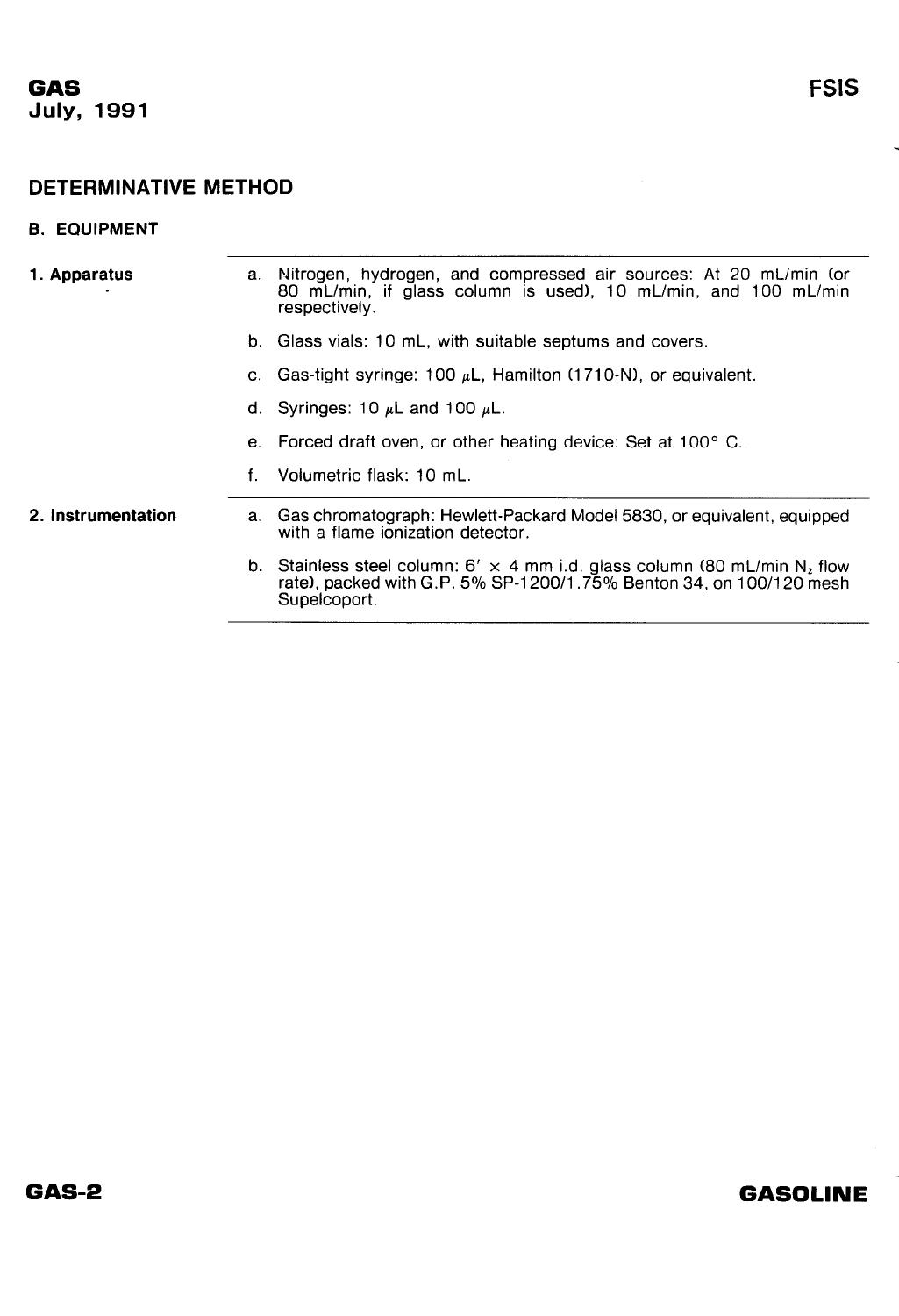#### <span id="page-3-0"></span>**C. REAGENTS**

- **Reagent List** a. Gasoline: regular or unleaded.
	- b. Petroleum ether: pesticide grade.
	- c. Ortho xylene: reagent grade.
	- d. Meta xylene: reagent grade.
	- e. Para xylene: reagent grade.
	- f. Ethyl benzene: reagent grade.

## **GASOLINE**

## GAS-3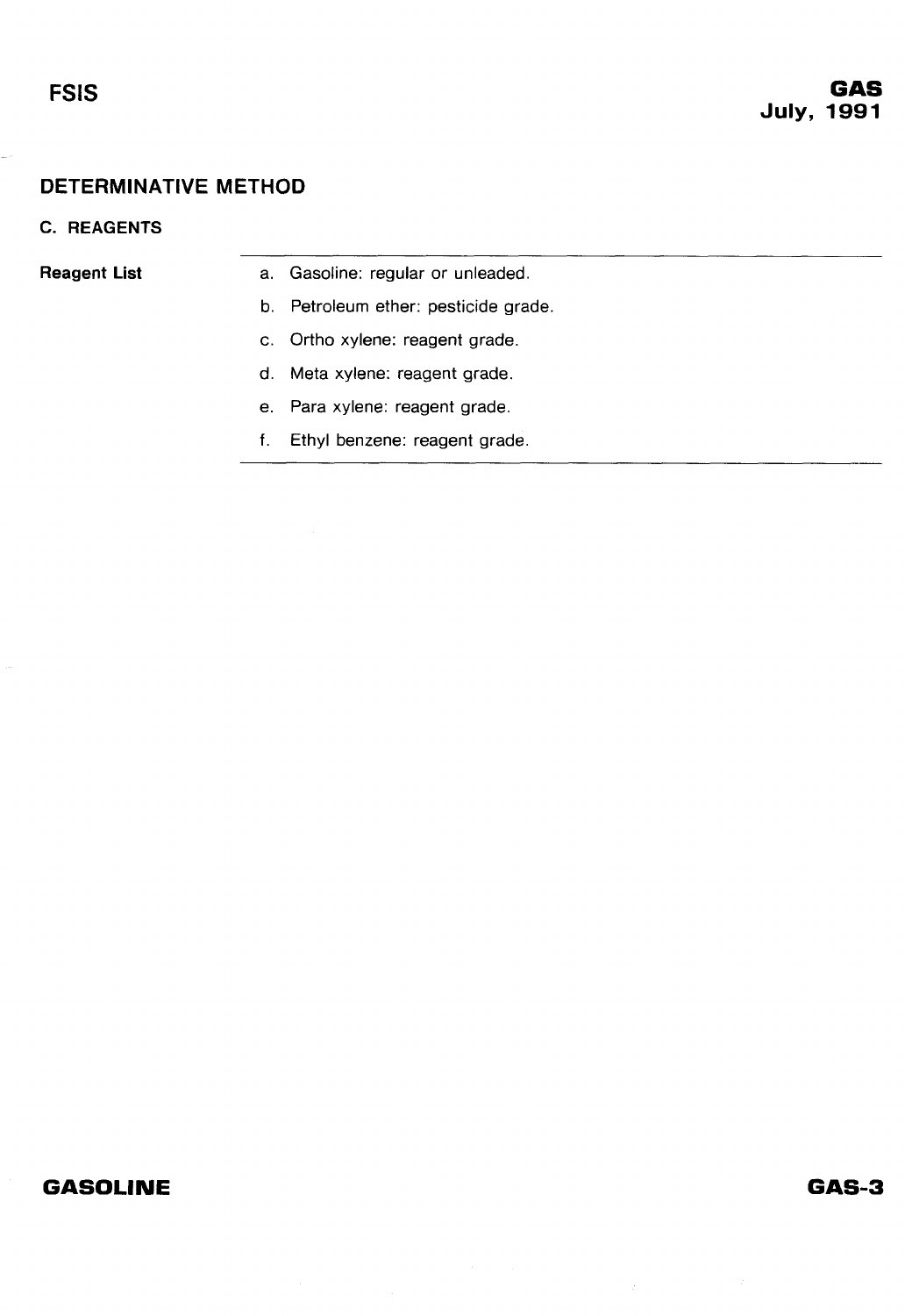# <span id="page-4-0"></span>**D. STANDARDS 1. Source** Gasoline: purchase from local source, regular or unleaded Each new lot of standard should be prepared as stated in the methodology and compared to current standards. **2. Preparation of Standards**  Working standards. i. Gasoline-1:10, gasoline/petroleum ether, V/V. ii. Ortho xylene-1:10, o xylene/petroleum ether, V/V. iii. Meta xylene-1:10, m xylene/petroleum ether, V/V. iv. Para xylene-1:10, p xylene/petroleum ether, V/V. v. Ethyl benzene--1:10, ethyl benzene/petroleum ether, V/V.

# **GASOLINE**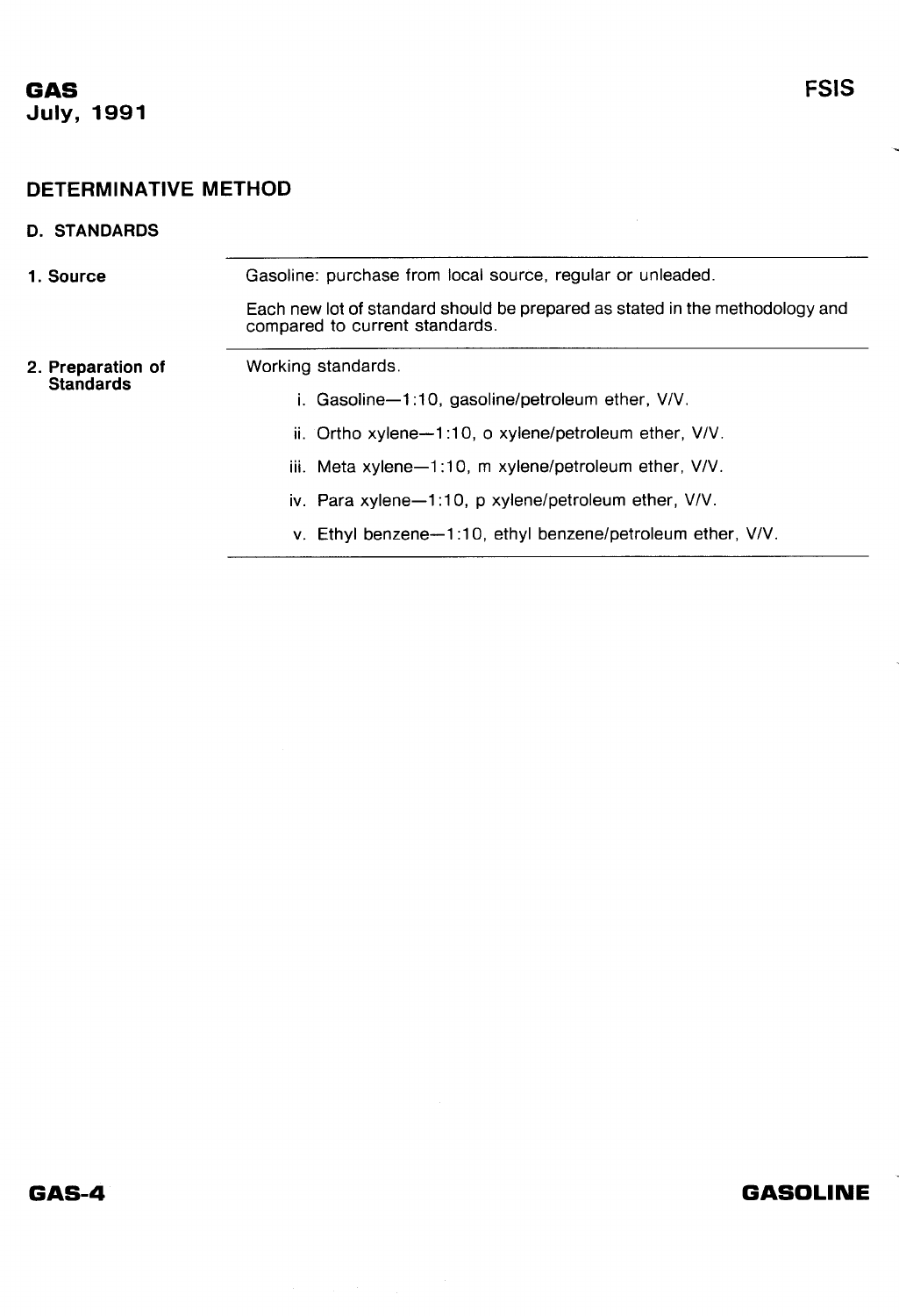#### <span id="page-5-0"></span>**E. EXTRACTION PROCEDURE**

| 1. Sample Preparation | Place canned meat sample in a freezer for one hour. |                                                                                                                                                                                                                                                                                      |  |
|-----------------------|-----------------------------------------------------|--------------------------------------------------------------------------------------------------------------------------------------------------------------------------------------------------------------------------------------------------------------------------------------|--|
| 2. Sample Extraction  |                                                     | a. Transfer approximately 1 g fat from the surface of the solidified meat mass<br>inside the can to a 10 mL glass vial.                                                                                                                                                              |  |
|                       |                                                     | b. Seal the vial with aluminum foil, a Teflon-coated rubber septum, and the<br>aluminum cover cap, in that order.                                                                                                                                                                    |  |
|                       |                                                     | c. Run 1 ppm and 10 ppm standards (approximations only) in parallel with<br>sample by adding 10 $\mu$ L and 100 $\mu$ L respectively of 1:10 gasoline/petroleum<br>ether to 1.0 g clean fat in each of two vials and performing steps d and e<br>below.                              |  |
|                       |                                                     | d. Heat the sample in the sealed vial in a forced draft oven at 100° C for<br>15 minutes. If heating block with holes that fit vials is substituted for oven,<br>sample can be taken for step e below while vials remain at 100° C.                                                  |  |
|                       |                                                     | e. Using a 100 $\mu$ L gas-tight syringe, inject a 100 $\mu$ L headspace sample<br>immediately from the heated vial into a GC equipped with one of the two<br>columns described in described in B.2.b under the following conditions:                                                |  |
|                       |                                                     | i. Injection temperature: 100° C.                                                                                                                                                                                                                                                    |  |
|                       |                                                     | ii. Column temperature: 75° C.                                                                                                                                                                                                                                                       |  |
|                       |                                                     | iii. FID temperature: 200° C.                                                                                                                                                                                                                                                        |  |
|                       |                                                     | iv. Nitrogen carrier gas flow rate: 20 mL/min (stainless steel,<br>$6' \times 1/8''$ i.d. column) or 80 mL/min (glass, $6' \times 4$ mm i.d. column).                                                                                                                                |  |
|                       |                                                     | v. Hydrogen flow rate: 10 mL/min.                                                                                                                                                                                                                                                    |  |
|                       |                                                     | vi. Compressed air flow rate: 100 mL/min.                                                                                                                                                                                                                                            |  |
|                       |                                                     | The best technique for injection is by "pumping" the syringe six times at<br>moderate speed, filling the syringe slowly and making the injection within<br>30-90 seconds after the removal of the vial from the oven. Delay of injection<br>results in drastically reduced response. |  |
|                       |                                                     | Retention time for all lower boiling fractions is approximately 25 minutes.<br>Do not perform next injection until these fractions are eluted.                                                                                                                                       |  |
|                       | f.                                                  | Inject 10 $\mu$ L each of the o, m, and p xylenes, and the ethyl benzene working<br>standards.                                                                                                                                                                                       |  |
|                       |                                                     |                                                                                                                                                                                                                                                                                      |  |

## **GASOLINE**

GAS-5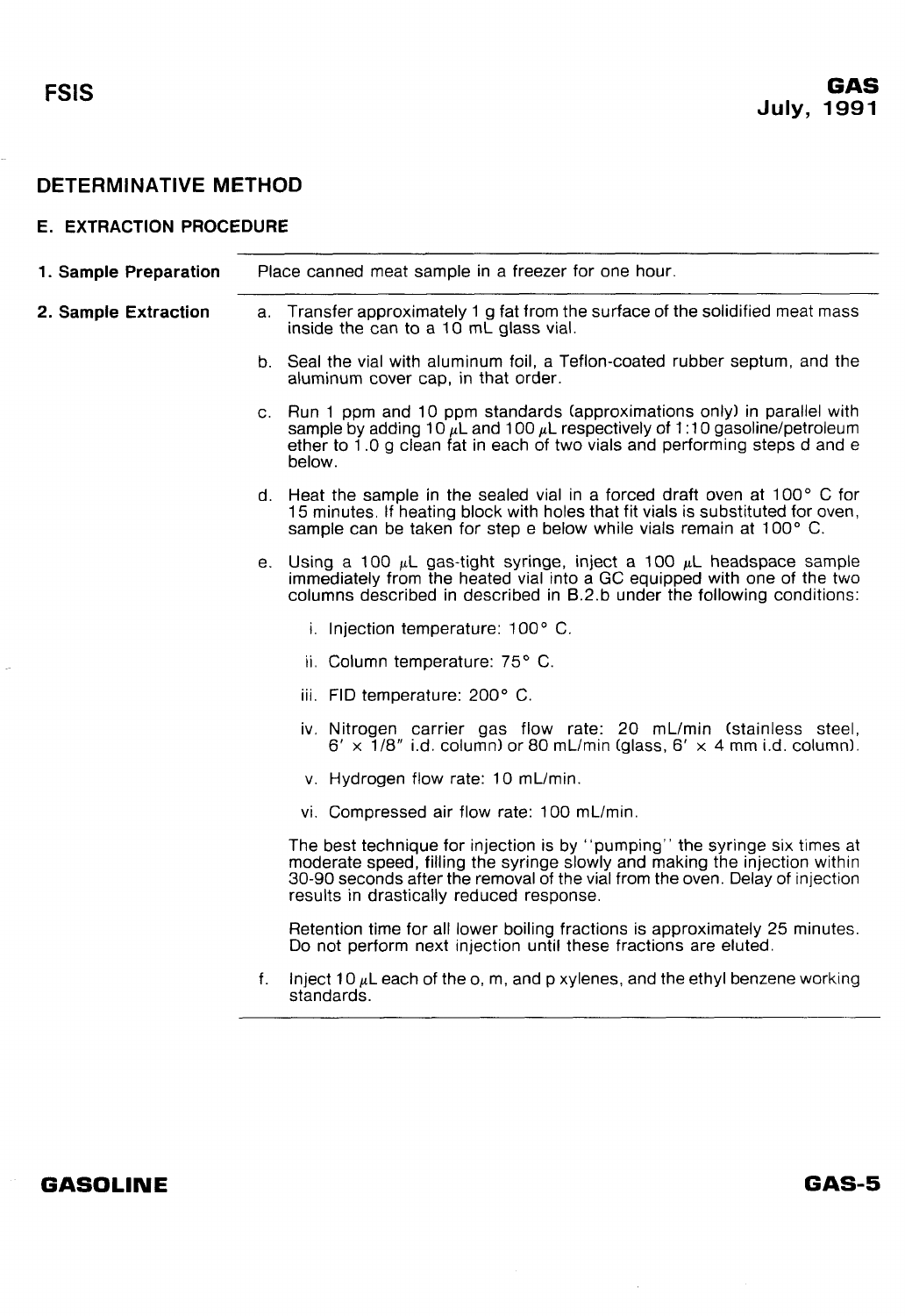# **FSIS**

## <span id="page-6-0"></span>**DETERMINATIVE METHOD**

#### **F. ANALYTICAL QUANTITATION**

**Identification Cuantilation for gasoline is not possible because instrument response is not** linear. Repeatability with the same tissue is good. Positive identification is made by comparing the retention times and relative peak heights of o, m, and p xylenes and ethyl benzene. The lower detection limit depends upon the sensitivity of the FID, but will be in the vicinity of 0.1 ppm gasoline.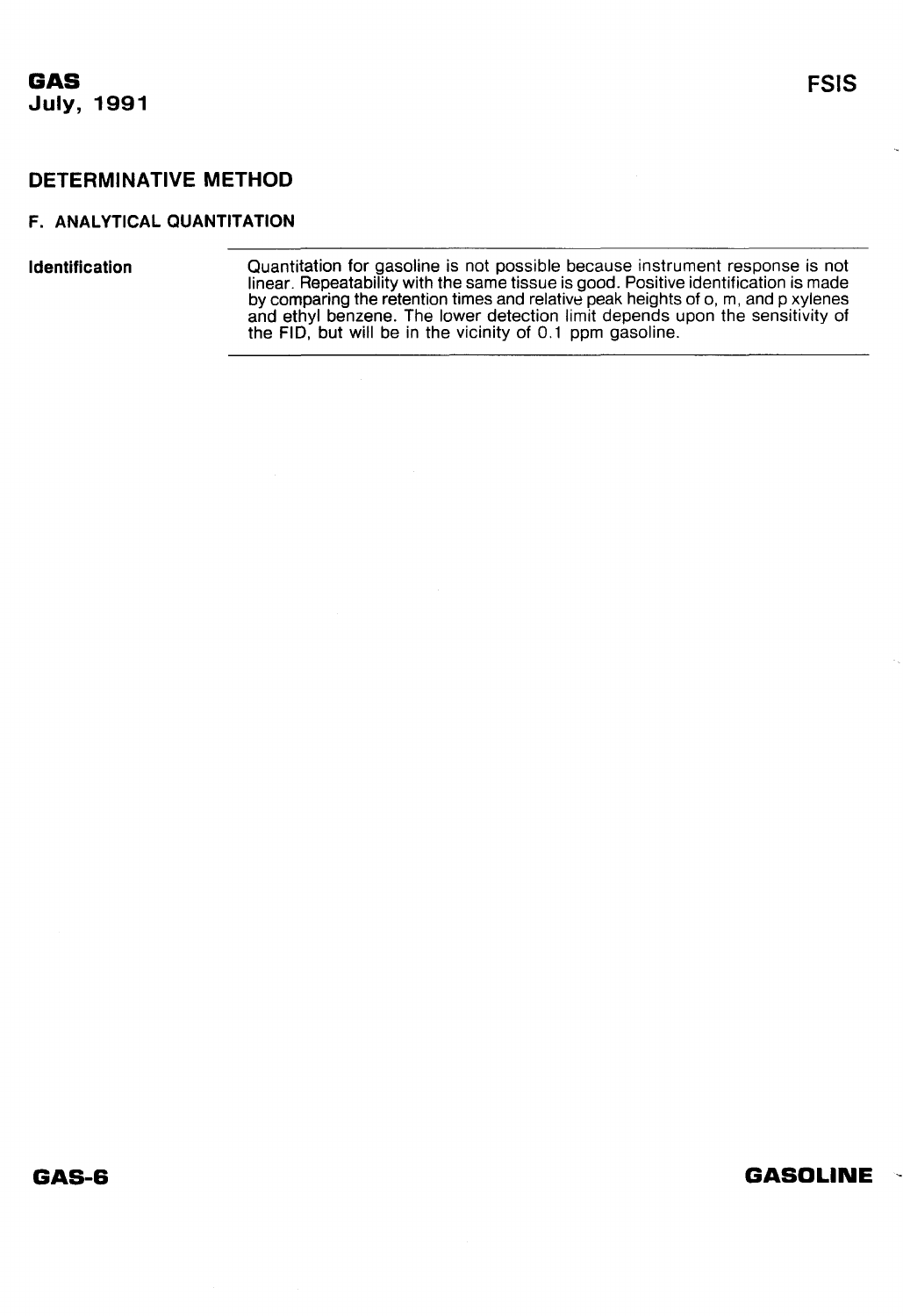<span id="page-7-0"></span>.,

# DETERMINATIVE METHOD

#### H. HAZARD ANALYSIS

| 1. Method Title                            | Detection of Gasoline in Canned Meat by GC Headspace Analysis                              |                                                                                                                                                      |                                                                                                                                                                |  |  |
|--------------------------------------------|--------------------------------------------------------------------------------------------|------------------------------------------------------------------------------------------------------------------------------------------------------|----------------------------------------------------------------------------------------------------------------------------------------------------------------|--|--|
| 2. Required Protective<br><b>Equipment</b> | Safety glasses, heat-resistant gloves, lab coat.                                           |                                                                                                                                                      |                                                                                                                                                                |  |  |
| 3. Procedure Steps                         |                                                                                            | Hazards                                                                                                                                              | Recommended<br>Safe Procedures                                                                                                                                 |  |  |
|                                            | C. Reagents                                                                                |                                                                                                                                                      |                                                                                                                                                                |  |  |
|                                            | Gasoline<br>Petroleum ether<br>Ortho xylene<br>Meta xylene<br>Para xylene<br>Ethyl benzene | These reagents are<br>very flammable and<br>corrosive and the<br>vapors are extremely<br>irritating to the skin,<br>eyes, and respiratory<br>system. | These solvents should<br>only be used in an<br>efficient fume hood,<br>away from any heat-<br>generating devices.                                              |  |  |
| 4. Disposal Procedures                     | Organic solvents                                                                           | See above                                                                                                                                            | Segregate chlorinated<br>from nonchlorinated<br>and hold in desig-<br>nated storage cans<br>until disposed of by<br>the contractor or in-<br>house specialist. |  |  |

# **GASOLINE**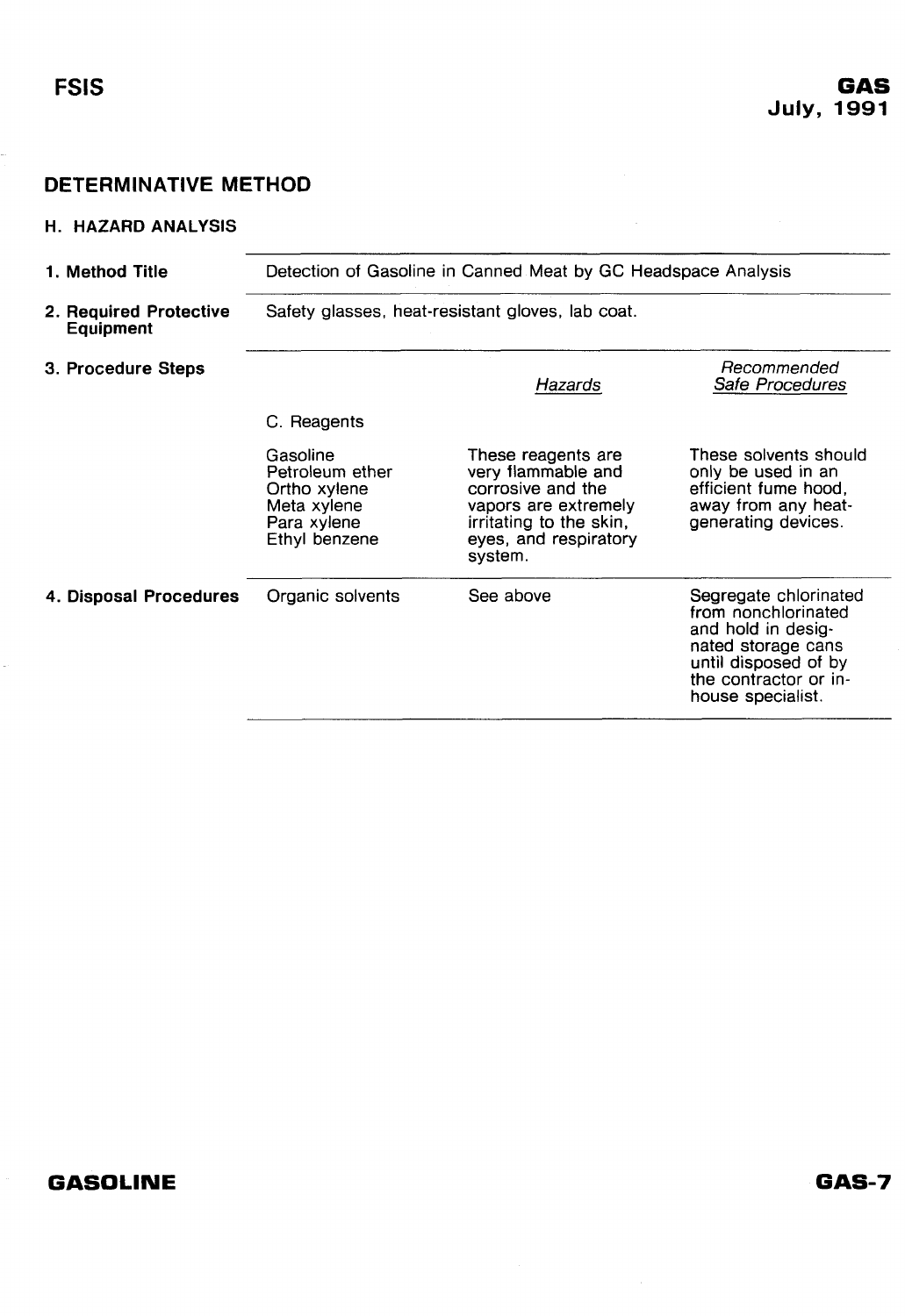#### <span id="page-8-0"></span>**J. QUALITY ASSURANCE PLAN**

| 1. Performance<br><b>Standard</b>                                 | do not apply.                                                                                                                                                                             | Because this is a semiquantitative procedure, normal performance standards                                                                                                                                                            |  |  |
|-------------------------------------------------------------------|-------------------------------------------------------------------------------------------------------------------------------------------------------------------------------------------|---------------------------------------------------------------------------------------------------------------------------------------------------------------------------------------------------------------------------------------|--|--|
|                                                                   | Method sensitivity: $\geq 1$ ppm.                                                                                                                                                         |                                                                                                                                                                                                                                       |  |  |
| 2. Critical Control<br><b>Points and</b><br><b>Specifications</b> | Because the analytical procedure is only for the detection of the presence of<br>gasoline, there are no truly critical control points. However, there are<br>specifications in technique. |                                                                                                                                                                                                                                       |  |  |
|                                                                   | Record                                                                                                                                                                                    | Acceptable Control                                                                                                                                                                                                                    |  |  |
|                                                                   | a. Vial sealing                                                                                                                                                                           | First-aluminum foil; second-<br>Teflon-coated rubber septum; third-<br>aluminum cover cap.                                                                                                                                            |  |  |
|                                                                   | b. GC injections                                                                                                                                                                          | Inject immediately after completing<br>step E.2.d. Use pumping technique<br>described in written procedure. Do<br>not perform next injection until all<br>lower boiling fractions have eluted.                                        |  |  |
| 3. Readiness to<br>Perform                                        | a. Familiarization                                                                                                                                                                        |                                                                                                                                                                                                                                       |  |  |
|                                                                   |                                                                                                                                                                                           | i. Phase I: Standards-By at least 3 replicate injections of standard,<br>show that instrument is functioning properly.                                                                                                                |  |  |
|                                                                   |                                                                                                                                                                                           | ii. Phase II: Minimum of three samples, with at least 2 positives.                                                                                                                                                                    |  |  |
|                                                                   | information.                                                                                                                                                                              | Submit data on standards and samples to Chemistry Division for                                                                                                                                                                        |  |  |
|                                                                   |                                                                                                                                                                                           | NOTE: Phase I and Phase II may be performed concurrently.                                                                                                                                                                             |  |  |
|                                                                   |                                                                                                                                                                                           | iii. Phase III: Check samples for analyst accreditation.                                                                                                                                                                              |  |  |
|                                                                   | (a)                                                                                                                                                                                       | 14 samples submitted by supervisor.                                                                                                                                                                                                   |  |  |
|                                                                   | (b)                                                                                                                                                                                       | Report data to Chemistry Division, QSB.                                                                                                                                                                                               |  |  |
|                                                                   | b. Acceptability criteria.                                                                                                                                                                |                                                                                                                                                                                                                                       |  |  |
|                                                                   | No false positives or negatives.                                                                                                                                                          |                                                                                                                                                                                                                                       |  |  |
|                                                                   | the analyst.                                                                                                                                                                              | NOTE: This section is only applicable if GAS is included in the regulatory<br>monitoring sampling plan. For Emergency Response, a sufficient number<br>of positive and negative controls are used to qualify the data set rather than |  |  |